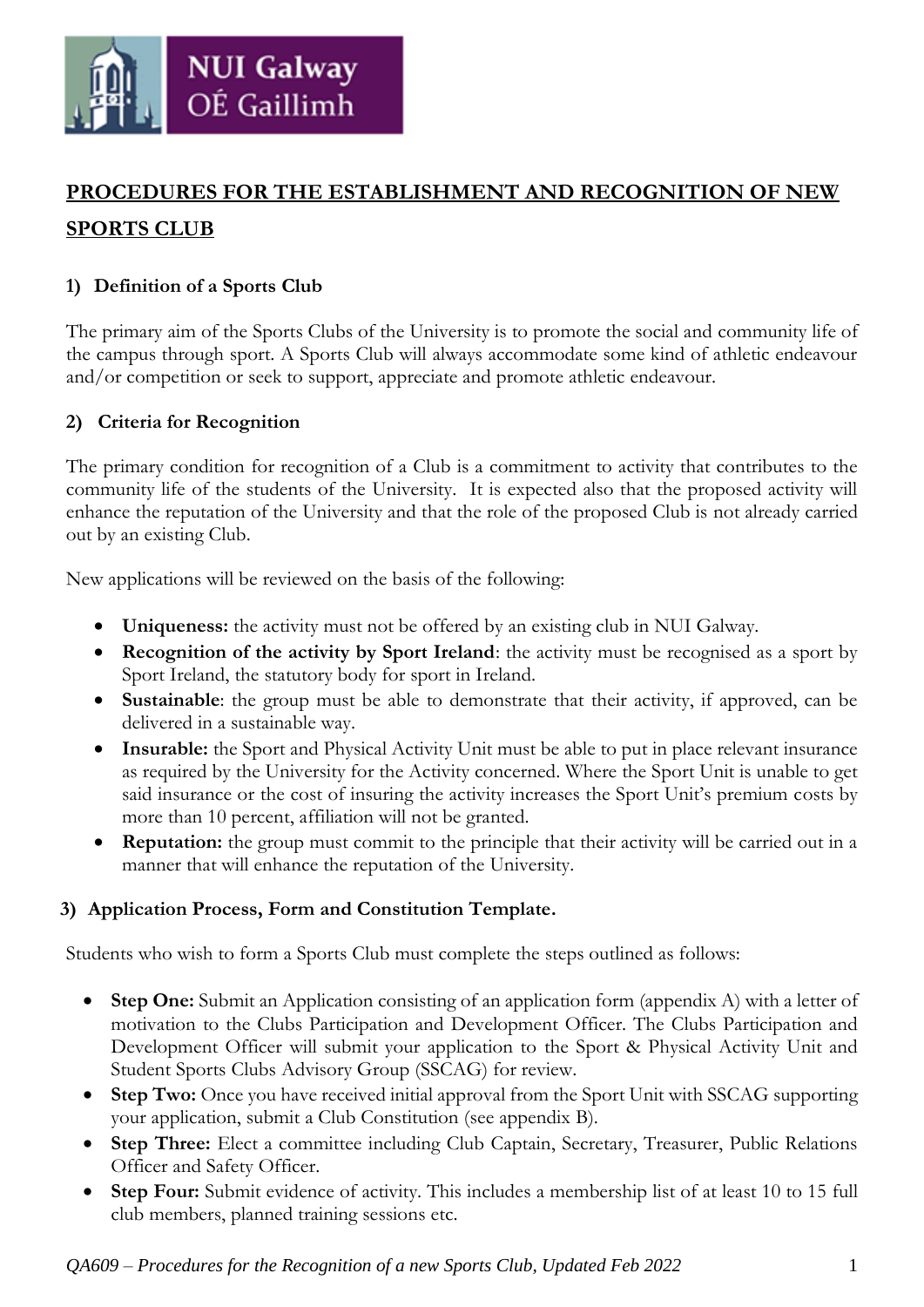The Letter of Motivation that accompanies your application form must clearly outline the following:

- Benefits of the proposed new club in relation to student participation, and health and wellbeing.
- A programme of projected activities (i.e. training and any competition type activities or similar).
- A proposed Budget (to include possible start-up costs, proposed memberships fees and estimated income/expenditure for the upcoming college year).
- A list of at least 10 to 15 fifteen students with student ID numbers who support and approve of the establishment of the Club and with the view of becoming a full member of the club, if recognized. This should also include the names and student ID numbers those who will be willing to volunteer and function as a member of the club committee.

### **4) Consideration of the Application for Recognition**

The application for recognition is considered by the NUI Galway Sport and Physical Activity Unit in consultation with SSCAG. A representative of the proposed Club, where necessary, may be invited to make a presentation on the application to the group. The group then make a formal recommendation to the Director of Sport and Physical Activity to "Recognise" or "Not Recognise" the proposed Club. The decision of the Director of Sport and Physical Activity is conveyed to the applicant by the Clubs Development and Participation Officer. The decision of the Director of Sport and Physical Activity is final.

Where recognition is granted, the club will be subject to a one to two-year probationary period during which time the club will receive some funding to support club activities. Once the probationary period has been concluded and the new club proves to be sustainable, only then will the club be eligible to access club grants and funding as with established NUI Galway Sports Clubs.

An application for Recognition usually takes approximately two months to process.

The proposed applicants should consult with Tanja Schafer, Clubs Participation & Development Officer, NUI, Galway, in relation to facilities, equipment and any other matters relating to the operation of the Club in NUI, Galway. Tanja may be contacted at the Sports Unit Office, NUI Galway Sports Centre.

All applications are to be submitted to:

**Email to**: [Tanja.Schafer@nuigalway.ie](mailto:Tanja.Schafer@nuigalway.ie) (cc [Ellen.Kelly@nuigalway.ie\)](mailto:Ellen.Kelly@nuigalway.ie) **Subject Line:** Application for Recognition of a New Sports Club

Applications must contain an Application Form and Letter of Motivation. Incomplete applications will result in a delay and will not be considered unless all required documentation has been attached. .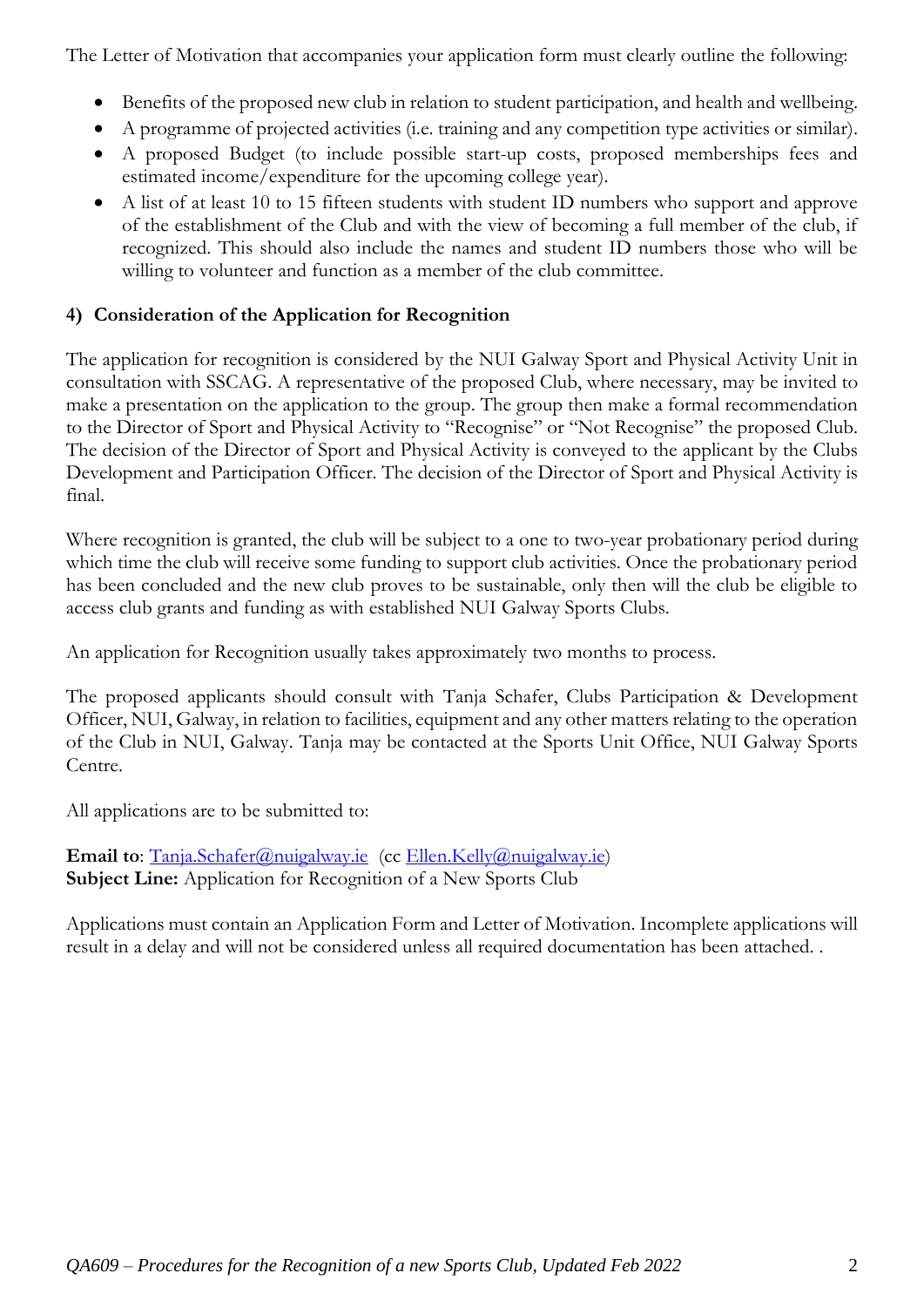# **APPENDIX A:**

# **APPLICATION FORM FOR RECOGNITION AS A SPORTS CLUB**

| <b>Proposed Name of Club:</b>                                             |      |                     |      |  |  |
|---------------------------------------------------------------------------|------|---------------------|------|--|--|
| List name/s of the National Governing Body of your Sport:                 |      |                     |      |  |  |
|                                                                           |      |                     |      |  |  |
| Type of Sports Activity:                                                  |      |                     |      |  |  |
| Semi-Contact<br>Non-Contact<br>Individual<br>Team                         |      | <b>Full-Contact</b> |      |  |  |
| Is there any specialized Equipment or Facilities Required for your sport? |      |                     |      |  |  |
| No<br>Yes                                                                 |      |                     |      |  |  |
| If yes, please elaborate:                                                 |      |                     |      |  |  |
|                                                                           |      |                     |      |  |  |
|                                                                           |      |                     |      |  |  |
|                                                                           |      |                     |      |  |  |
|                                                                           |      |                     |      |  |  |
| Is your Sport recognized by the Irish Federation of Sport?                |      |                     |      |  |  |
| N <sub>0</sub><br>Yes                                                     |      |                     |      |  |  |
| Is your Sport recognized by Sport Ireland?                                |      |                     |      |  |  |
| Yes<br>N <sub>0</sub>                                                     |      |                     |      |  |  |
| Details of Main Applicant/s:                                              |      |                     |      |  |  |
| Name:                                                                     |      |                     |      |  |  |
| <b>Contact Number:</b>                                                    |      | Email:              |      |  |  |
| Position Held in proposed new club:                                       |      |                     |      |  |  |
| Name:                                                                     |      |                     |      |  |  |
| <b>Contact Number:</b>                                                    |      | Email:              |      |  |  |
| Position Held in proposed new club:                                       |      |                     |      |  |  |
| Signature 1                                                               | Date | Signature 2         | Date |  |  |

| $\overline{\phantom{a}}$ | Daw | $\overline{\phantom{a}}$ | Daw |
|--------------------------|-----|--------------------------|-----|
|                          |     |                          |     |
|                          |     |                          |     |
|                          |     |                          |     |
|                          |     |                          |     |
|                          |     |                          |     |
|                          |     |                          |     |
|                          |     |                          |     |
|                          |     |                          |     |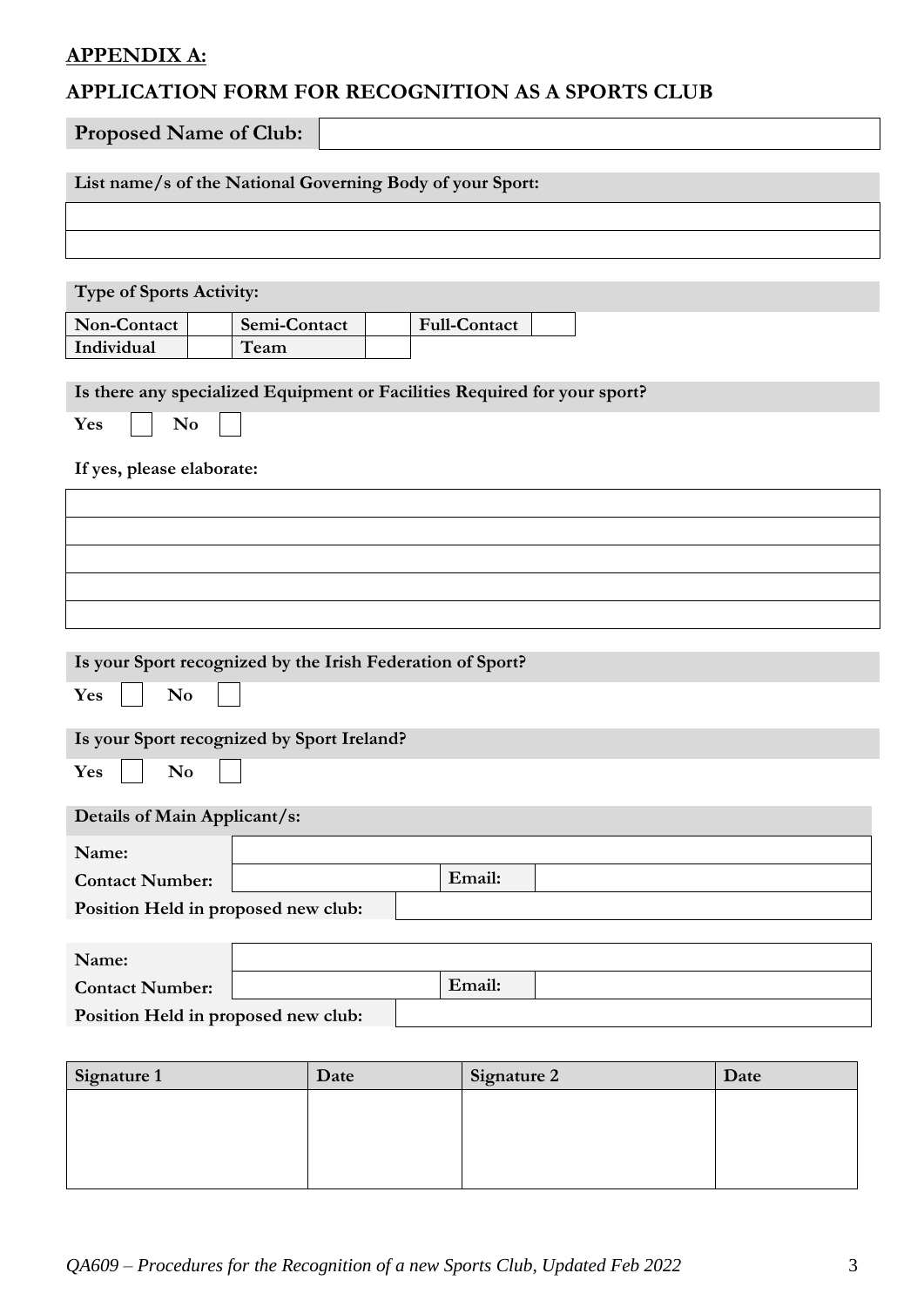#### **APPENDIX B:**

#### **GUIDANCE TEMPLATE FOR A CONSTITUTION OF THE CLUB**

#### **Article 1. Name**

The name of the Club will be

#### **Article 2. Aim**

The aim of the Club will be

#### **Article 3 Membership**

Membership of the Club will be open to the students, staff and graduates of the University.

#### **Article 4 Organisation and Officers**

The business of the Club will be conducted by a Committee.

#### **Article 5. Committee Composition**

The Club Committee membership will normally consist of the following offices:

Name: Student/Staff/Alumni ID No:

- 1. Captain
- 2. Co-Captain
- 3. Secretary
- 4. Treasurer
- 5. PRO/Event Management
- 6. Attendances
- 7. First Year Rep
- 8. Safety Officer
- 9. Three other members may be chosen for the committee. Alumni where possible.

Title: Name: ID: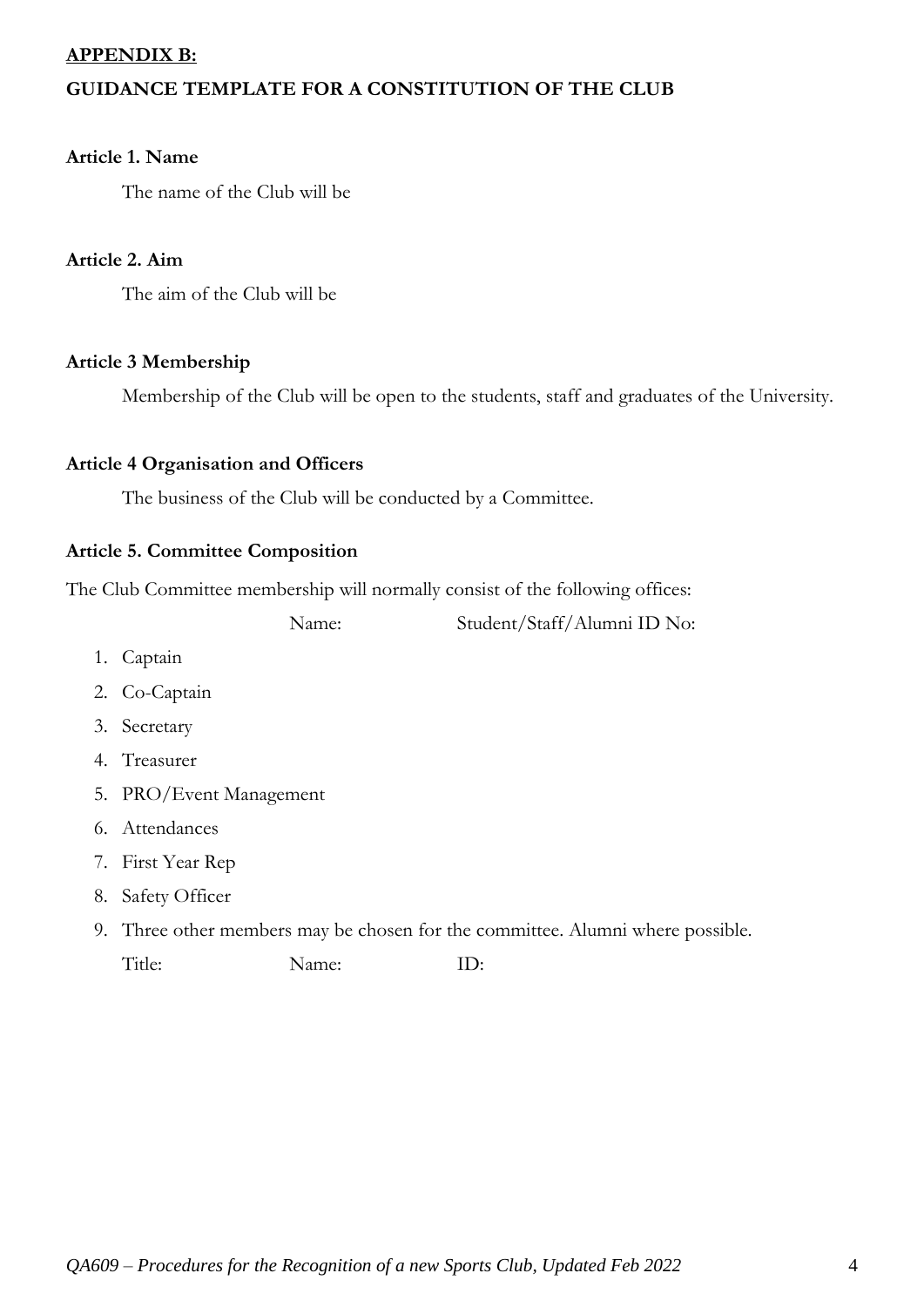#### **Article 6. Functions of Officers**

Club Captain:

 The Captain shall act as Chairperson and shall have overall responsibility for the Club's activity and direction. S/He is the chief spokesperson and representative of the Club and shall be the Convenor of the Executive Committee and any Club meetings. S/he is obliged to attend training offered by the Sports Unit at the beginning of Semester 1.

Club Co-Captain:

The Co-Captain shall work with and deputise where necessary to the Captain.

**Secretary:** 

The Secretary shall ensure the taking of and circulation of minutes, papers, agendas for meetings of the Executive Committee and the AGM. S/he shall be responsible for the receipt, dissemination and circulation of incoming and outgoing correspondence or other material, as directed by the Executive Committee. The Secretary shall be an ex-officio member of any club sub-committee. S/he may attend training offered by the Sports Unit at the beginning of Semester 1.

#### Treasurer:

The Treasurer shall be responsible for the receipt and issuing of all monies and keeping all accounts of the Club. S/he shall be responsible for ensuring that annual accounts are presented to each AGM. The Treasurer is obliged to attend the training offered by the Sports Unit at the beginning of Semester 1.

#### • PRO/Events Officer:

The PRO/Events Officer shall be responsible managing and advertising club events and maintaining and updating the Clubs profile on the Clubs website. S/he shall be responsible for liaising with the Sports Unit with regular updates/press releases on club events such as fundraising & competitive events. S/he is obliged to attend training offered by the Sports Unit at the beginning of Semester 1.

#### ■ Attendances/Registrar:

The Registrar shall be responsible for updating the club calendar via the finance site. S/he shall be responsible for recording the membership of the club by ensuring that all attendances at club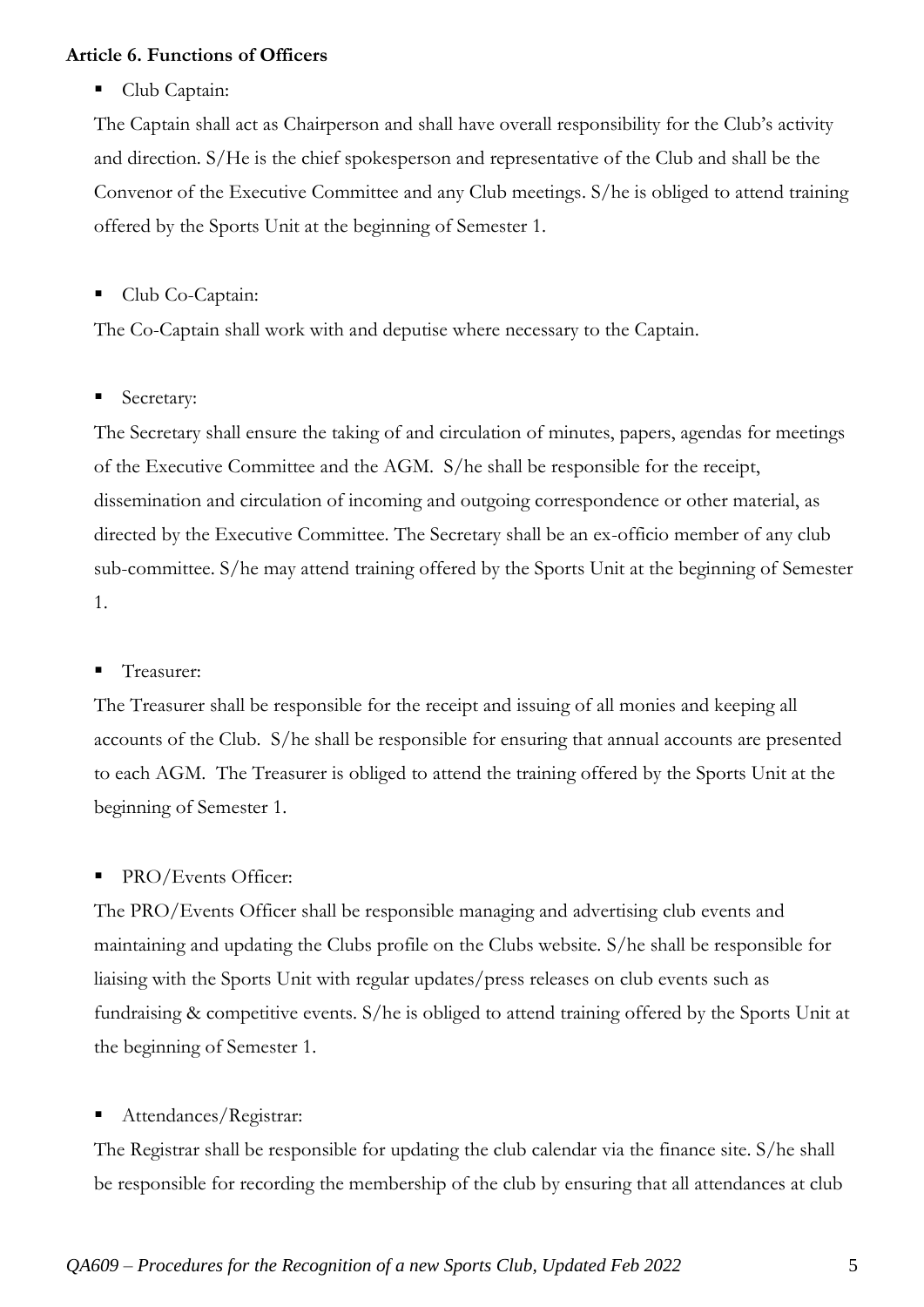events have been uploaded to the calendar. S/he is obliged to attend training offered by the Sports Unit at the beginning of Semester 1.

■ First Year Rep:

The First Year Rep shall work with the committee and help with the recruitment of new members especially focusing on fellow First Years. S/he shall encourage participation in and development of Club activity.

■ Safety Officer:

The Safety Officer shall be responsible for the implementation of the Club's Safety Statement and other University regulations. S/he shall also be responsible for training Club members in Safety regulations. Specific Clubs may have safety criteria set down by NGB's. This should be seen as mandatory.

# **Article 7. Elections; Voting; Resignations**

- The Committee will be elected at the Annual General Meeting.
- Voting will be by secret ballot. Each member will only have one vote.
- The resignations of any Officer of the Club will be instituted by a letter of resignation to the Secretary (or the Chairman in the case of the resignation of the Secretary).

### **Article 8. Management of Finances**

The finances of the Club will be managed by the Treasurers via the finance site. Training on the finance site is compulsory and is provided by the Sports Unit.

A "Financial/Action Plan" of the clubs years activities is required to be submitted at the beginning of Semester 1 each year. A meeting with the Development Officer for Clubs & Participation is compulsory.

# **Article 9. Selection of Panel and Teams**

There will be a Selection Committee of which the Captains will be ex-officio members.

### **Article 10. Meetings**

- Committee meetings will be held
- The Quorum will be
- days' notice of extra-ordinary meetings will be given by